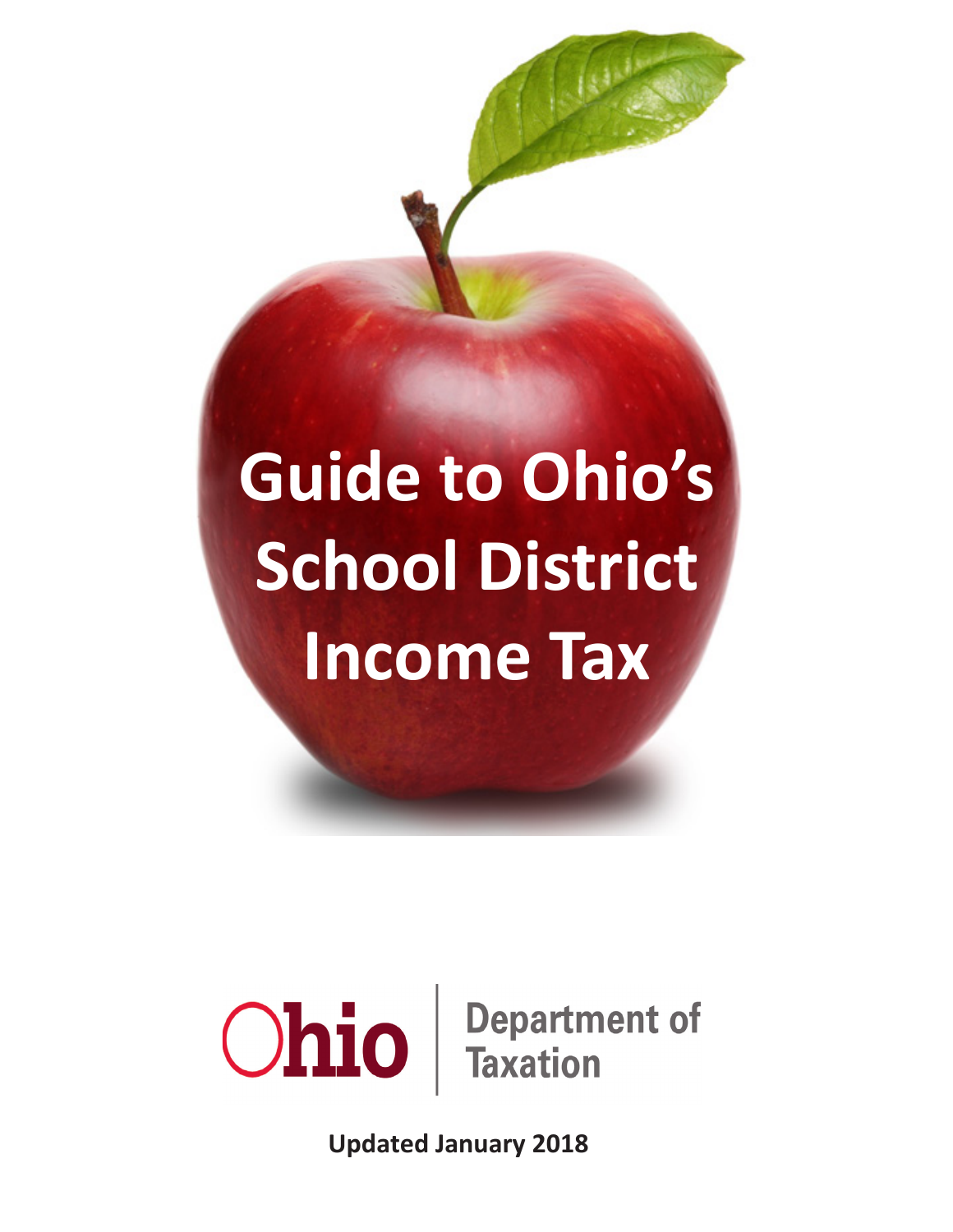# GUIDE TO OHIO'S SCHOOL DISTRICT INCOME TAX Prepared by<br>Prepared by<br>THE OHIO DEPARTMENT OF TAXATION January 2018

# **TABLE OF CONTENTS**

| General                                                  | 5.<br>7. |  |
|----------------------------------------------------------|----------|--|
| Filing                                                   |          |  |
| eyond<br>മ്<br>and<br>$\overline{5}$<br>Bal<br>the<br>ဝ် |          |  |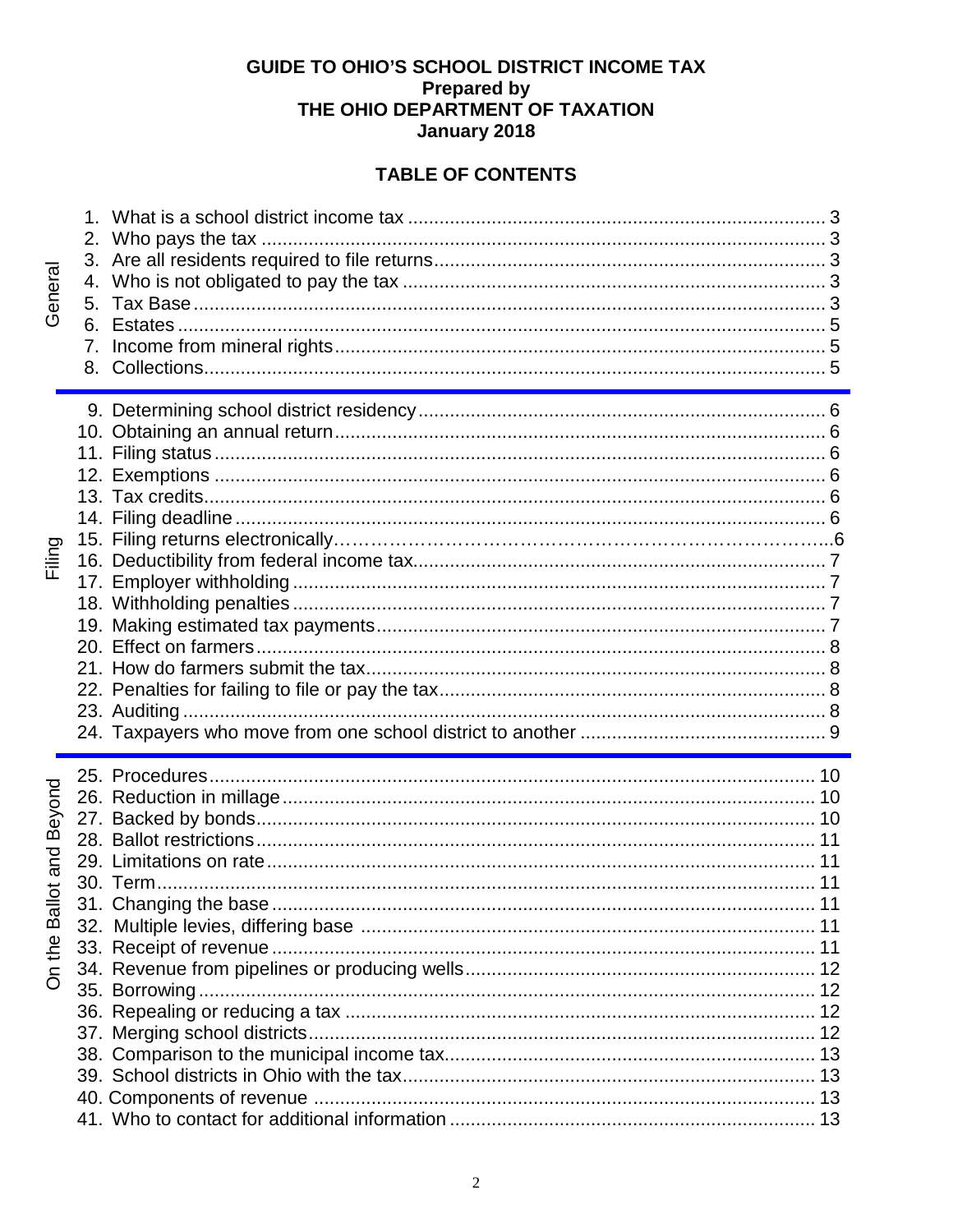# **1. WHAT IS A SCHOOL DISTRICT INCOME TAX (SDIT)?**

The SDIT is an income tax separate from federal, state, and municipal income taxes that is earmarked specifically to support school districts. Imposition of the tax must be voter approved by residents of a school district.

# **2. WHO PAYS THE TAX?**

- a) Any individual residing in the state of Ohio who lives during all or part of a tax year in a school district that levies the tax. A part-year resident must pay the SDIT based upon income received during the portion of the taxable year in which he/she is a resident of the school district that has enacted the tax.
- b) For a traditional base tax only, an estate of a decedent who, at the time of their death, was domiciled in the school district. The tax is on the income earned by the estate after the time of death. Estates are not subject to the earned income based tax.

#### **3. ARE ALL RESIDENTS REQUIRED TO FILE AN INCOME TAX RETURN, EVEN IF THEY HAVE NO TAX LIABILITY?**

All residents are encouraged to file a return to prevent the taxpayer from receiving a delinquency notice from the Tax Department for non-filing.

# **4. WHICH TAXPAYERS ARE LEGALLY NOT OBLIGATED TO PAY THE SDIT?**

Non-residents of the school district are not subject to the tax, even if they work within the district's boundaries. Corporations are also exempt from the SDIT. Distributive shares from a subchapter S corporation are not considered "earned income", so that income is not included in the earned income base; however, it would be included when paying the tax under the traditional base.

# **5. WHAT INCOME IS TAXED?**

There are two types of tax bases for the SDIT, the traditional tax base and the earned income tax base, each district's base depends on the enacting ballot language. See Ohio Revised Code 5748.01 for complete information.

#### Traditional Tax Base

As originally designed, the traditional SDIT base uses the same income base as the state's income tax. Begin determining taxable income using this base by looking at Ohio income tax on line 5 of the state return (see the current IT 1040 at [http://www.tax.ohio.gov/Forms.aspx\).](http://www.tax.ohio.gov/Forms.aspx).This) This amount is entered on line 19 of the SD-100.

If unfamiliar, Ohio income tax as reported on line 5 is federal adjusted gross income (taken from the front page of the federal return) plus or minus Ohio adjustments to income and minus personal exemptions. Adjustments are made on the state return because not all types of income taxed by the federal government are taxed by the state. For example, Ohio allows the deduction of all social security benefits while the federal government does not. The following list shows some other types of income and whether they are taxable (for further detail, consult current federal and state returns):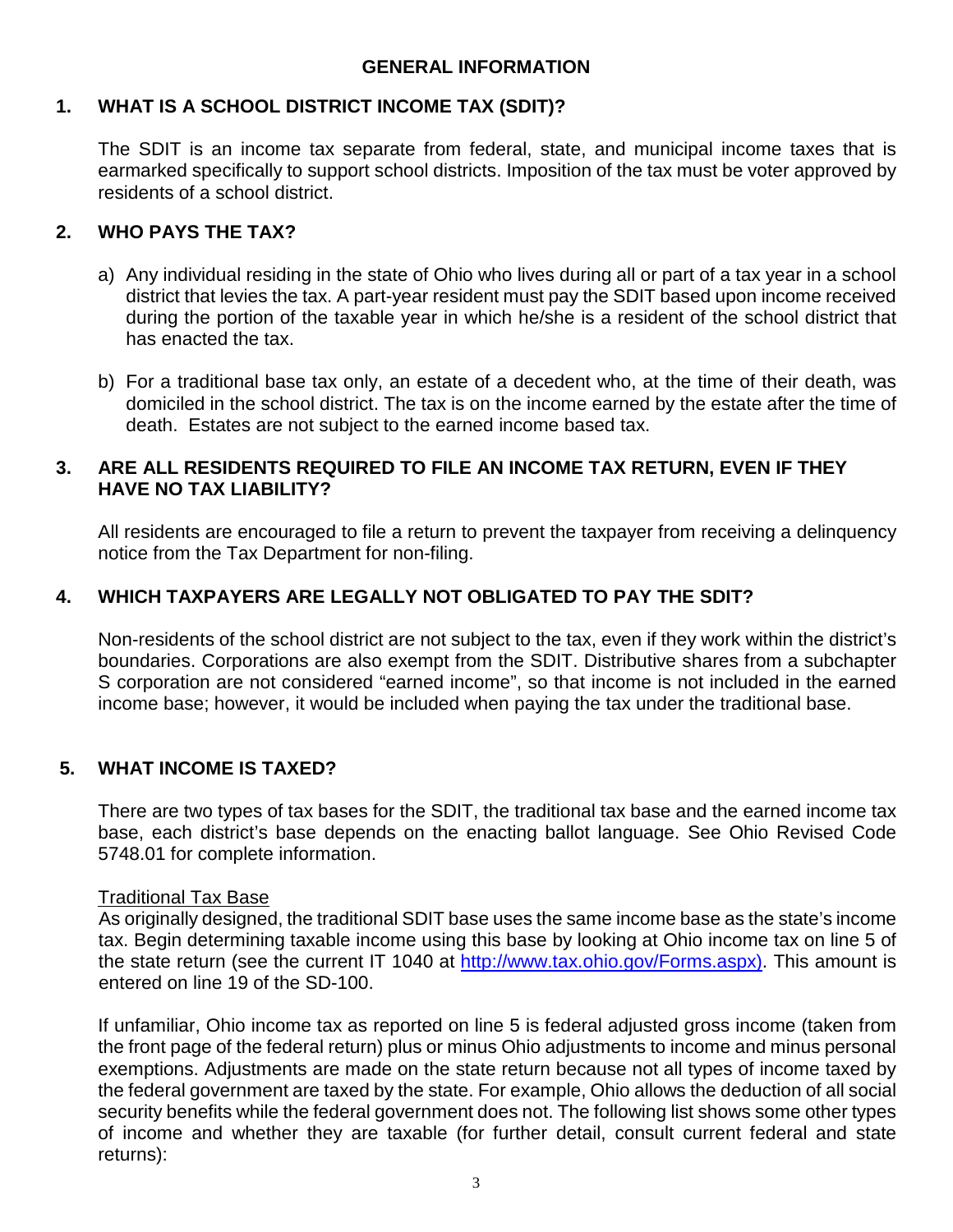Income that is not taxed: social security benefits; disability and survivor benefits; railroad retirement benefits; welfare benefits; child support; property received as a gift, bequest or inheritance; and workers' compensation benefits.

Income that is taxed: wages; salaries; tips; interest; dividends; unemployment compensation; self-employment to the extent included in OAGI; taxable scholarships and fellowships; pensions; annuities; IRA distributions; capital gains; state and local bond interest (except that paid by Ohio governments); federal bond interest exempt from federal tax but subject to state tax; alimony received; and all other sources.

The second component of the traditional tax base is the Business income deduction addback. The Business Income Deduction is used to reduce taxable business income on the Ohio income tax return and cannot be used to reduce the school district taxable income for those who reside in a traditional tax base school district. Therefore, taxpayers who claim the Business Income Deduction on their Ohio return and reside in a traditional tax base school district must add back the deduction amount on their Ohio SD 100 School District Income Tax return. The Business Income Deduction amount on Ohio Schedule A, line 11, is entered on line 20 of the SD-100 and subtracted from the Ohio income tax base to calculate school district taxable income.

#### Earned Income Tax Base

Since 2006, school districts have been permitted to levy the tax, subject to voter approval, against an alternate tax base that includes, to the extent included in OAGI, only earned income and selfemployment income (including income from partnerships) of the residents of the school district. The tax would exclude all other types of income that would be taxable under the traditional income tax base (interest, dividends, capital gains, pensions, etc.). This alternate tax base also excludes certain adjustments to income that are allowed on the federal return, including IRA contributions, self-employment health insurance deductions, and alimony payments. The earned income base also does not allow the personal exemptions that are allowed under the traditional tax base.

The Earned Income Tax Base for School Districts is calculated by first determining wages and other compensation which is reported on line 24 of the SD-100. Next, net earnings from selfemployment to the extent included in Ohio adjusted gross income is reported on line 25. Line 25 shows net earnings from self-employment earned while a resident of an earned income tax school district and included in OAGI. Since, the Business Income Deduction is an adjustment to OAGI, a taxpayer's net earnings from self-employment can be reduced if the income was deducted in computing OAGI. Because of the increase in the Business Income Deduction up to \$250,000 of business income, some taxpayers may not report any self-employment income on this line.

The final piece of information used to calculate the earned income tax base is any adjustment to wages and compensation that might be required due to Ohio not conforming to changes made to federal law for Ohio income tax purposes. Please see Tax.Ohio.Gov/Other/Update.aspx to determine if this adjustment is applicable in any given year.

School district taxable income for earned income tax base districts is the sum of wages, other compensation, and net earnings from self-employment to the extent included in Ohio adjusted from income.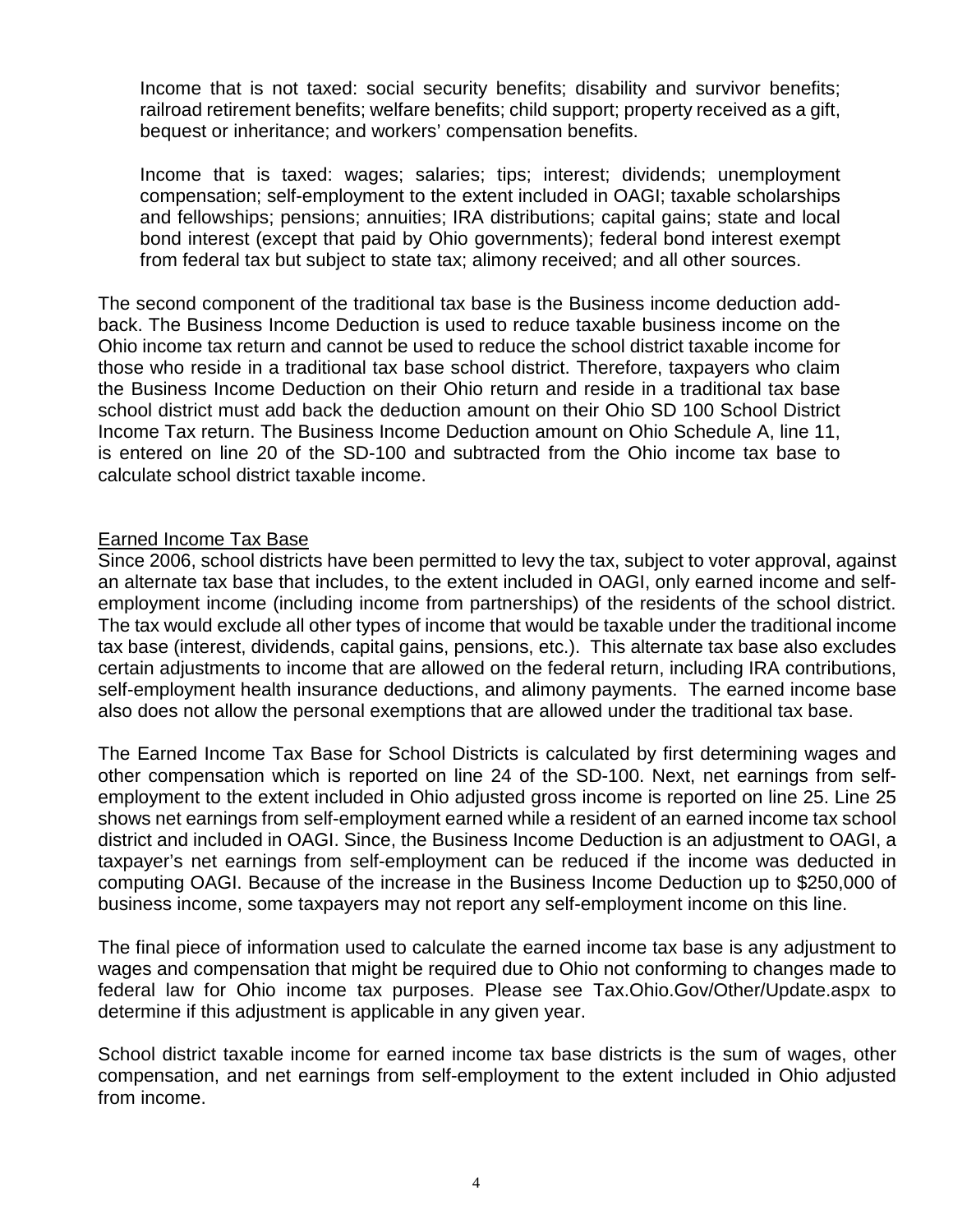# **6. HOW ARE ESTATES TAXED UNDER THE TRADITIONAL SDIT BASE?**

The SDIT on estates is based solely on the income generated by the estate of a decedent after the time of death. Examples of income generated by an estate that is subject to the SDIT are dividend and interest payments received by the estate from investments and/or rent payments. Recipients of an inheritance are not taxed on the value of the property they receive from an estate.

The value of an estate is not relevant in determining the estate's SDIT liability. Only the income generated by the property of the estate is taxable. For example, if the property of an estate consists of a \$10,000 Certificate of Deposit (CD) which generates interest payments totaling \$500 for the tax year, only the \$500 in interest income is reported on the estate's income tax return. The \$10,000 CD itself is not taxed for SDIT purposes. From another perspective, if an individual were to inherit a \$10,000 CD from an estate, the value of the inheritance would not be considered taxable income for that individual. However, when the beneficiary begins to receive interest payments from the CD, the interest income would be taxable.

# **7**. **IS INCOME FROM LAND THAT IS LEASED FOR MINERAL RIGHTS TAXED?**

Any income that the landowner receives for leasing mineral rights would be subject to state and federal income taxes. Leasing and royalty revenue is subject to the traditional SDIT as it is reported on the Ohio IT-1040 line 5.

#### **8. HOW IS THE TAX COLLECTED?**

The SDIT is collected in the same manner as the state income tax: through employer withholding, individual quarterly estimated payments, and annual returns. Employers are required to withhold the tax and submit payments to the state under the same rules and guidelines as they currently use to withhold the state income tax. Individuals subject to the tax are required to file an annual SDIT return.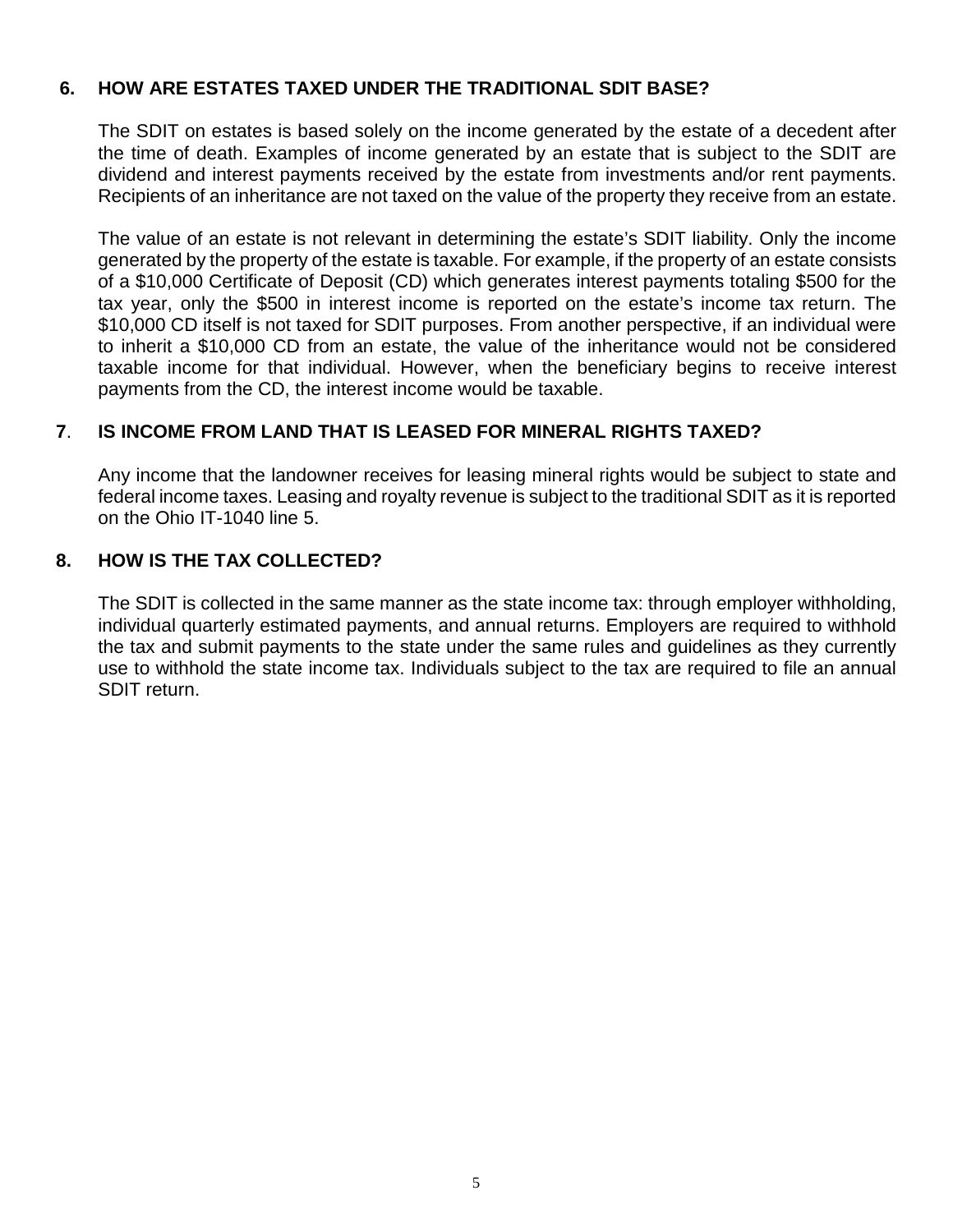#### **FILING**

#### **9. WHAT IF I DON'T KNOW WHICH SCHOOL DISTRICT I RESIDE IN?**

Any local school board, county board of education or county board of elections can determine residency. In addition, a mapping tool is available on the Ohio Department of Taxation's (ODT) website called [The Finder;](https://thefinder.tax.ohio.gov/StreamlineSalesTaxWeb/default_schooldistrict.aspx) it links street addresses with the corresponding school district.

#### **10. HOW DO I GET A SDIT ANNUAL RETURN?**

Forms are available at the ODT taxpayer service office (4485 Northland Ridge Blvd., Columbus, OH 43229), by calling taxpayer services at (800) 282-1782, or printing from the ODT [web](http://www.tax.ohio.gov/Forms.aspx) site.

#### **11. HOW IS FILING STATUS DETERMINED FOR THE SDIT?**

The same filing status chosen for state income tax purposes is to be used for filing the SDIT. If taxpayers elect to file jointly for state income tax purposes, they must also file jointly for the SDIT. If a couple files separately for the state income tax purposes, they must also file separately for the school district tax.

#### **12. ARE THERE ANY EXEMPTIONS?**

No specific exemptions can be taken from the SDIT tax base.

The traditional school district income tax base starts with the Ohio income tax base reported on line 5 of Ohio IT 1040 which excludes the personal and dependent exemption deduction reported on line 4. The personal and dependent exemption is a graduated amount based on Ohio adjusted gross income, see the annual Instructions for Filing for exact amounts.

#### **13. ARE ANY CREDITS ALLOWED?**

Yes. Under the SDIT, a \$50 senior citizen credit is allowed against tax liability for each return filed. The senior citizen credit may be claimed if the taxpayer is 65 years of age or older anytime during the tax year. There are no retirement income, joint filer, or childcare credits as there are for state income tax purposes.

#### **14. WHEN IS THE FILING DEADLINE FOR THE ANNUAL RETURN?**

The filing deadline is the same as for the state income tax. Normally, this is April 15<sup>th</sup>. If a taxpayer receives an extension for federal income tax purposes, that extension automatically extends the state and SDIT filing deadline.

# **15. CAN SDIT RETURNS BE FILED ELECTRONICALLY?**

Yes, in the same manner as state income tax returns can be filed electronically. Taxpayers are strongly encouraged to file electronically to facilitate faster refunds and help ODT control operating costs.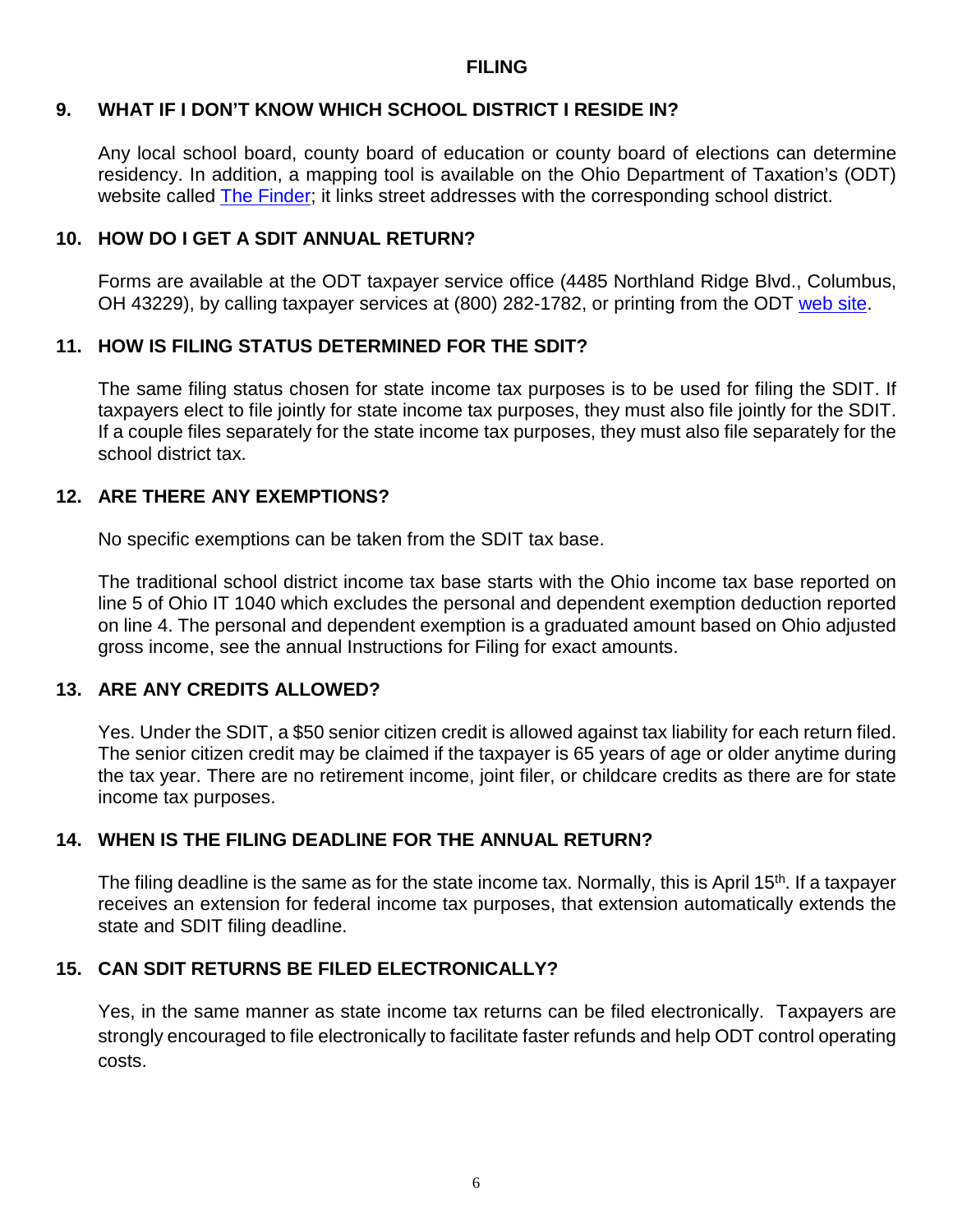# **16. CAN THE SDIT BE DEDUCTED FOR FEDERAL INCOME TAX PURPOSES AS STATE AND OTHER LOCAL TAXES CURRENTLY ARE?**

Yes - as an itemized deduction on Schedule A of IRS form 1040. (Note: there is no deduction allowed for the SDIT on the Ohio personal income tax return.)

#### **17. ARE EMPLOYERS REQUIRED TO WITHHOLD THE SDIT?**

Yes. The Ohio Department of Taxation has contacted each business in Ohio and informed them of their obligation to withhold the tax and make payments of the withheld taxes through the Ohio Business Gateway (OBG). A list of school districts levying the tax and corresponding tax rates is provided to each business along with withholding tables and computerized withholding formulas. Employers must ask employees in which school district they reside. Employees will be responsible for reporting the correct school district to the employer.

Employers must pay the withheld tax with the SD 101, Employer's Payment of School District Income Tax Withheld, usually on the same date as the Ohio IT 501, Employer's Payment of Ohio Income Tax Withheld. Employers must also remit the SD 141, School District Employer's Annual Reconciliation of Tax Withheld.

Employers are required to file either quarterly or monthly. Quarterly payments are due if the combined Ohio and school district withholding liability does not exceed \$2,000 during the 12 month period ending June 30<sup>th</sup> of the preceding calendar year. Monthly payments are due if the combined Ohio and school district income tax withholding liability exceeds \$2,000 during the 12 month period ending on June 30<sup>th</sup> of the preceding calendar year. The state will distribute the tax to the appropriate school districts.

An exception to this rule is in regard to Federal Government employees. The State of Ohio cannot require the Federal Government to withhold income taxes. Therefore, these individuals would be required to pay the SDIT either quarterly or annually if withholding is not done voluntarily.

#### **18. WHAT ARE THE PENALTIES FOR FAILURE TO WITHHOLD THE TAX?**

The amounts of penalty and interest for failure to withhold the SDIT are the same as for failure to withhold the state income tax. The employer must request that employees furnish the name of the school district in which they reside. If the information furnished by the employee is incorrect and the tax is not withheld properly, the obligation for payment of the tax plus penalties and interest falls totally on the individual. Failure to withhold by fault of the employer shifts payment of the penalty and interest to the employer, but does not relieve an employee from the liability for the tax.

#### **19. UNDER WHAT CIRCUMSTANCES SHOULD A TAXPAYER MAKE SDIT ESTIMATED TAX PAYMENTS?**

A taxpayer residing in a school district imposing a SDIT must make estimated tax payments if his/her combined school district income and state individual income taxes due (after the amount withheld by their employer) is more than \$500. However, estimated tax payments for the SDIT are not necessary if (i) SDIT withholding will be at least 90 percent of the SDIT liability, or (ii) SDIT withholding will be equal to or greater than the previous year's SDIT (provided the taxpayer paid SDIT in the previous year).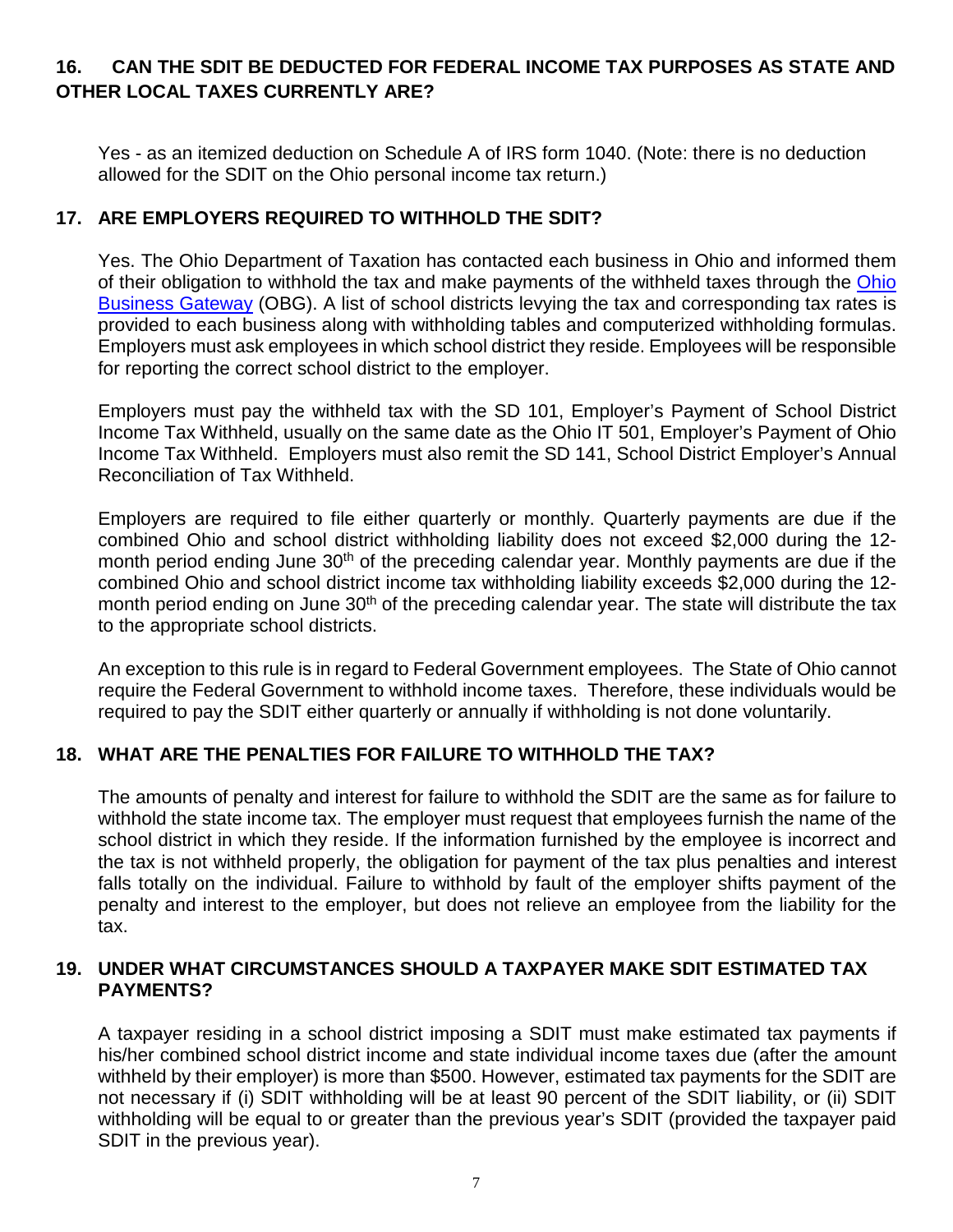The dates and procedures for making SDIT estimated tax payments are the same as those for state income tax estimated payments; however, taxpayers cannot combine SDIT estimated payments with state income tax estimated payments.

#### **20. HOW DOES THE SDIT EFFECT FARMERS?**

Payments for the income tax may be spread throughout the year by making estimated payments or possibly through withholding from farm income, as opposed to the property tax which is payable twice a year.

# **21. HOW DO FARMERS SUBMIT THE SDIT?**

Generally, quarterly estimated payments are required if the taxpayer expects to be under-withheld by more than \$500 for their combined state and school district income taxes. A farmer whose total estimated gross income is at least two-thirds attributable to farming has the option of filing under three different methods. The farmer must use the same option for SDIT as he/she used for filing his/her state and federal returns, unless permission to do otherwise is granted by the Tax Commissioner.

- Option 1 Filing declarations on or before the  $15<sup>th</sup>$  day of the fourth month after the beginning of the fiscal year, and similar declarations on the  $15<sup>th</sup>$  day of the sixth and ninth months of the current fiscal year, and the  $15<sup>th</sup>$  day of the first month of the next fiscal year: April  $15<sup>th</sup>$ , June 15<sup>th</sup>, September 15<sup>th</sup> of the current year and January 15<sup>th</sup> of the next year for calendar year taxpayers;
- Option 2 Filing the annual return and making payment of tax on or before the first day of the third month following the close of the taxable year (March 1<sup>st</sup> for calendar year filers);
- Option 3 Filing a declaration of estimated tax and making payment of tax on or before the 15<sup>th</sup> day of the first month following the close of the taxable year (January 15<sup>th</sup> for calendar year taxpayer) and filing an annual return on or before the  $15<sup>th</sup>$  day of the fourth month following the close of the taxable year (April  $15<sup>th</sup>$  for calendar year taxpayers).

#### **22. WHAT HAPPENS IF I DO NOT FILE OR PAY THE SDIT?**

An individual not filing or paying the SDIT will be penalized under the same provisions currently in effect for the Ohio individual income tax. The penalty for a late filed return is the greater of \$50 per month up to \$500 or 5 percent per month up to 50 percent of the tax. The penalty for the late payment of tax is double the interest rate charged. For interest information, see the Department of Taxation Interest Calculator at<https://www-01.tax.state.oh.us/intc/InterestCalc/> or the Annual Certified Interest Rates posted at

[http://www.tax.ohio.gov/ohio\\_individual/individual/interest\\_rates.aspx.](http://www.tax.ohio.gov/ohio_individual/individual/interest_rates.aspx)

# **23. WILL THE STATE CONDUCT AUDITS TO ENSURE THAT PEOPLE WHO OWE THE TAX ARE PAYING IT?**

Yes. This process is conducted in conjunction with state auditing activities.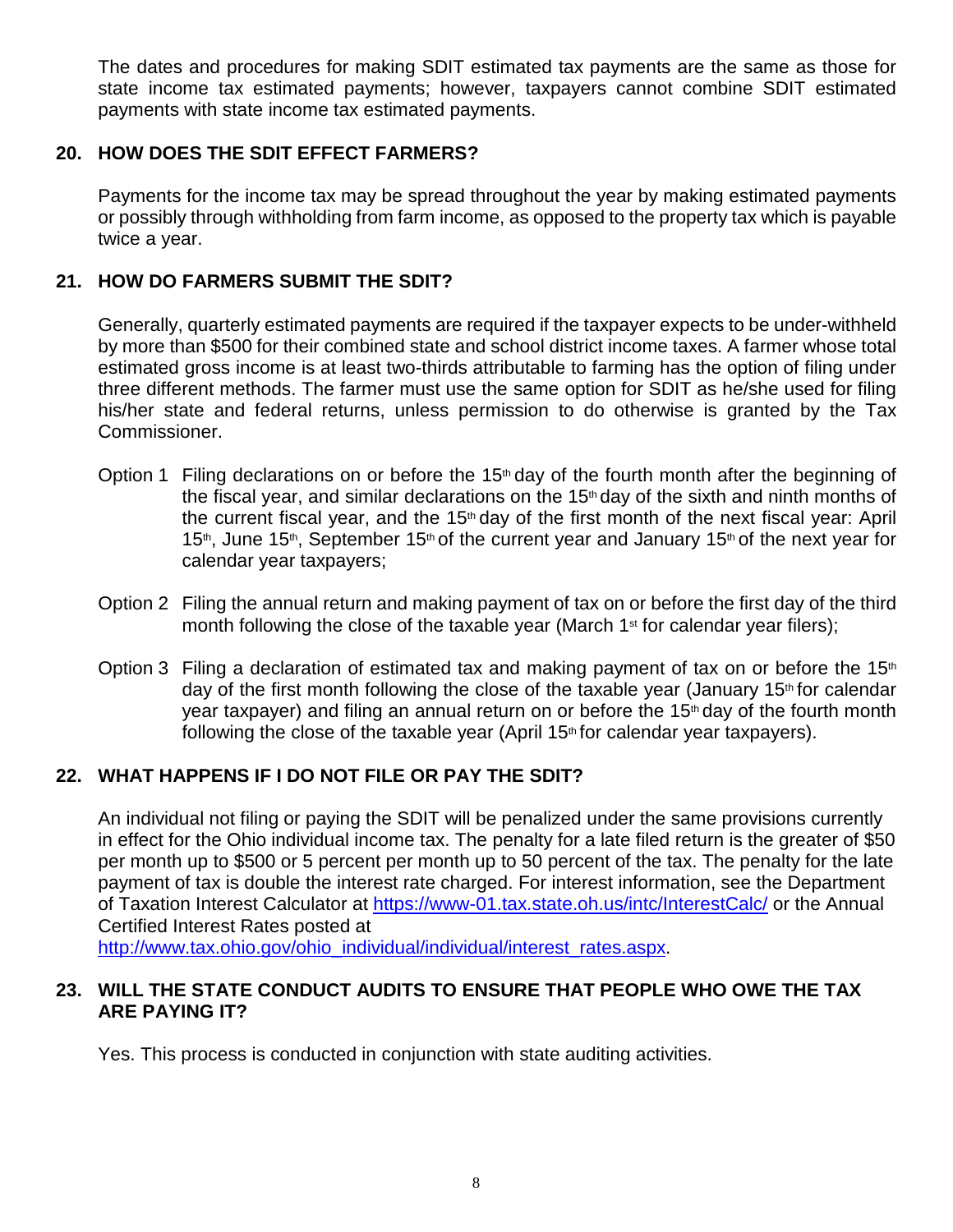# **24. WHAT IF A TAXPAYER MOVES FROM ONE SCHOOL DISTRICT TO ANOTHER SCHOOL DISTRICT?**

If both districts have enacted a SDIT, then the individual must file a separate SDIT return for each district. The tax is based upon the individual's income received while residing in each school district. An individual must notify their employer when the school district of residence changes.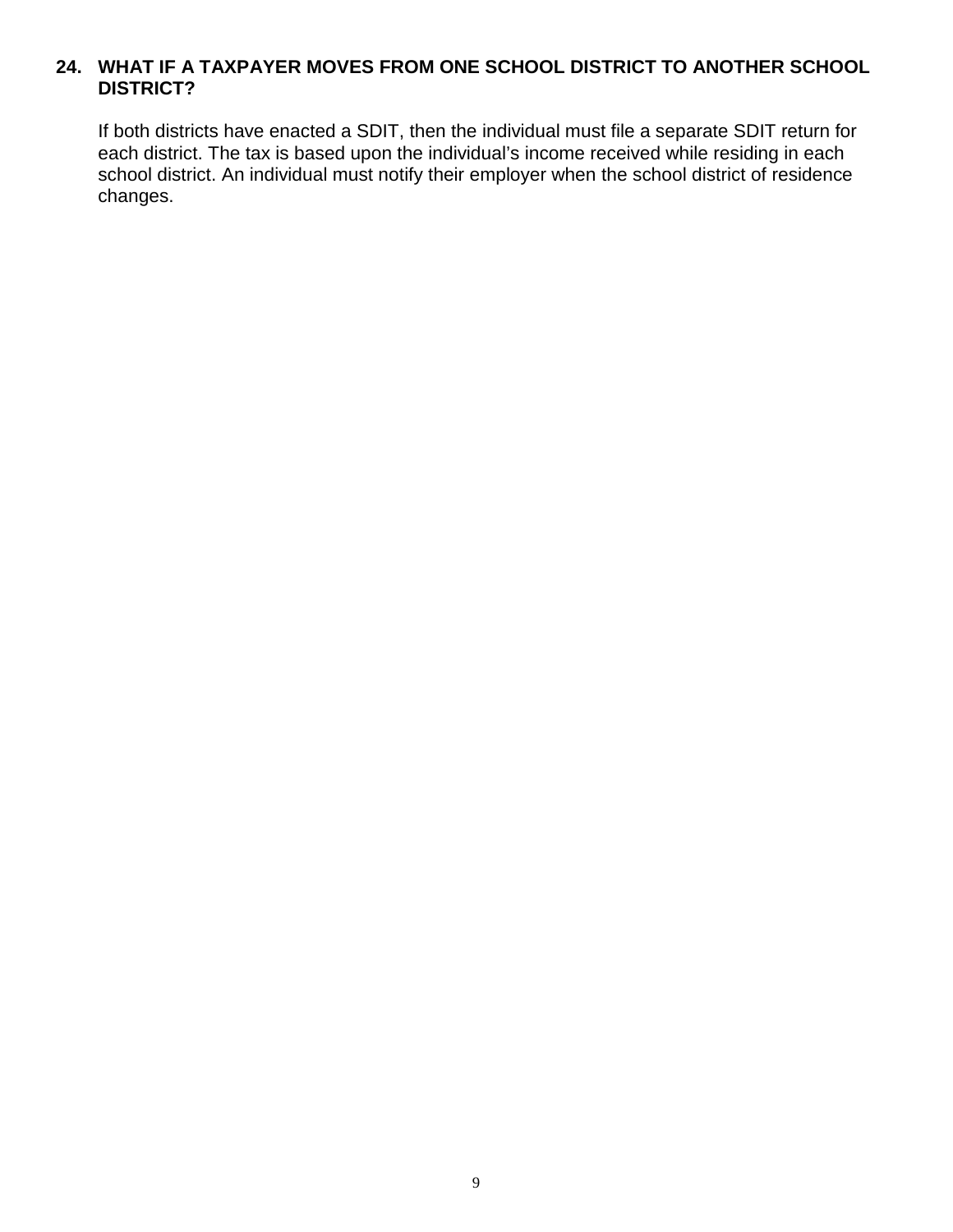# **PROCEDURES**

# **25. WHAT PROCEDURES MUST A SCHOOL BOARD FOLLOW TO PLACE A SDIT ISSUE BEFORE THE VOTERS (RULES ARE SLIGHTLY DIFFERENT FOR TAXES BEING PROPOSED WHEN COMBINED WITH A BOND UNDER ORC 5748.08. See #27)?**

- a) A resolution stating the necessity of raising additional school dollars must be passed by the school board and received by the Ohio Tax Commissioner at least 100 days prior to an election. The resolution must include the dollar amount to be generated, the base of the tax (traditional vs. earned income) and, if property taxes are to be reduced, the levy to be reduced and the amount of gross millage to be reduced. School districts needing instruction on resolution formats should contact their school board association. This resolution can be faxed to ODT, Tax Analysis Division, at 206-309-0360.
- b) The Tax Commissioner has ten days from the receipt of the initial school board resolution to provide tax rate, equivalent millage, and, if necessary, effective millage reduction estimates. School boards are required to draft a new resolution and to receive a new certified rate estimate each time the question is to be put on the ballot.
- c) School boards must submit a resolution to the county board of elections at least 90 days prior to the date of the election chosen for the question to appear on the ballot.
- d) The resolution to be certified to the county board of elections must include: the date of the upcoming election, the purpose for which the tax is to be imposed, the tax rate, the base of the tax, the duration of the tax, the date that the tax will take effect, and, if necessary, the amount of millage to be reduced.

#### **26. CAN THE PROPERTY TAX MILLAGE BE REDUCED TO COMPENSATE FOR THE INCREASE IN REVENUES DUE TO THE PASSAGE OF AN INCOME TAX?**

Yes. There are two ways to accomplish this:

- 1) The SDIT law allows a single ballot issue that would enact a continuing income tax and reduce or repeal one or more existing continuing property tax levies. The reduced property tax revenues would occur beginning the January following the year that the new income tax becomes effective.
- 2) A school district may take unilateral action to reduce any existing property tax levy, fixed or continuing. Such action would be taken with the county auditor and would not be directly tied on the ballot to an income tax.

**Note:** Any reduction in property tax millage rates should be made carefully. The law states that as long as the voted millage rate is over 20 mills, the effective rate on real property must also be 20 mills or greater. For districts with effective rates at or near 20 mills, the net effect of a millage reduction on real property taxes could be little or zero. For state school aid purposes, if the current operating millage before reduction factors falls below 20 mills, an equivalent millage for the income tax is calculated and used toward the 20 mill requirement.

# **27. CAN A SCHOOL DISTRICT ISSUE LONG-TERM DEBT BACKED BY AN INCOME TAX?**

Yes. There are two ways to accomplish this: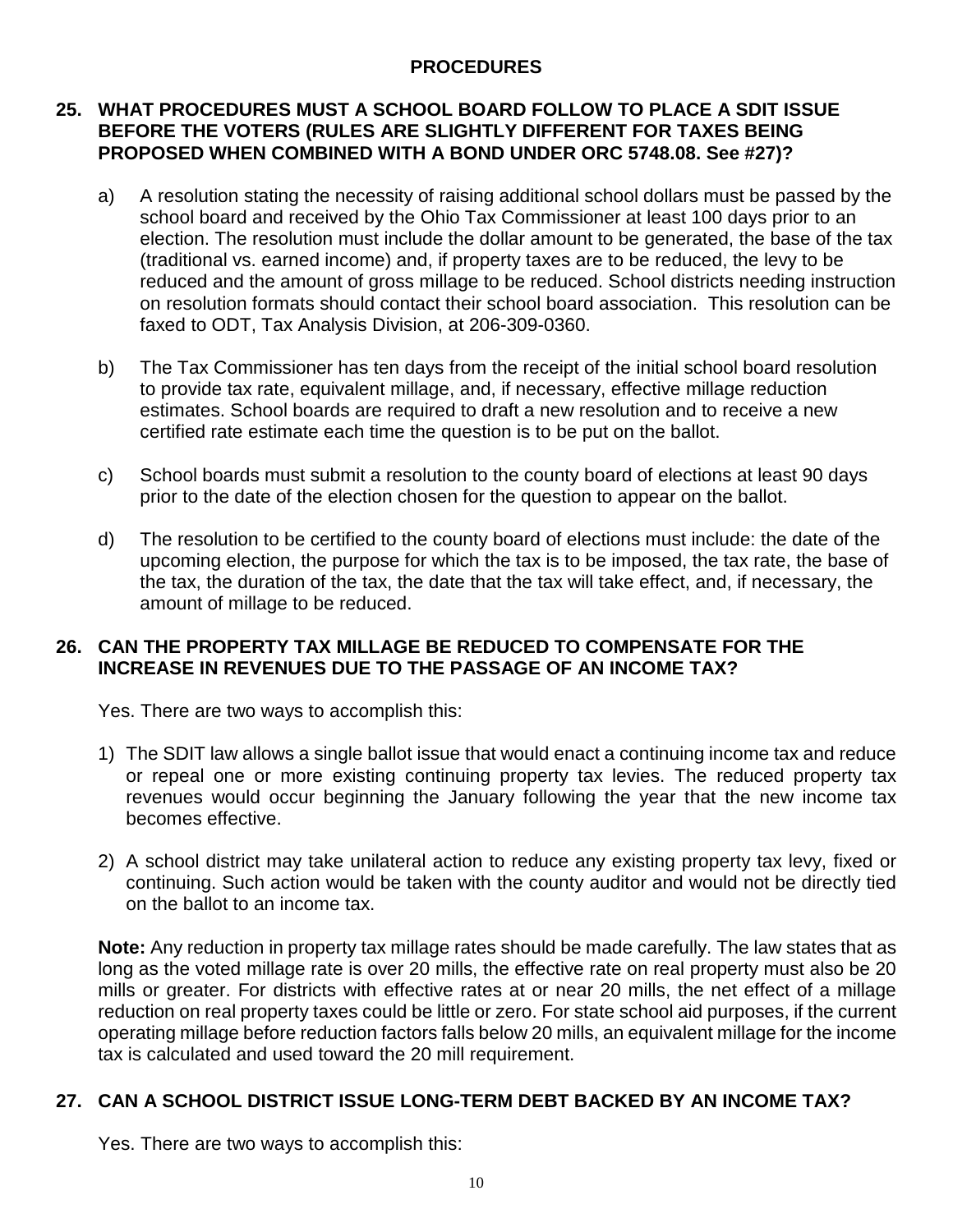- 1) For school districts in a matching funds program of the Ohio School Facilities Commission (OSFC), Classroom Facilities or Exceptional Needs, ORC 3318.052(E) permits bonds to be issued that are backed by an income tax. This authority is limited in that the bonds must be for the purpose of the local match only and may only have maximum term of 23 years, which is significantly shorter than most bonds backed by a property tax.
- 2) Non-OSFC school districts can use a lease-purchase format under ORC 3313.375 to sell interests in the rent stream known as certificates of participation (COPS). Rents supporting the COPS can be paid from the income tax and COPS can have a longer maturity, 30 years, than income tax backed bonds. COPS, however, typically carry a higher interest rate than bonds backed by a property tax, which are viewed more favorably by investors. In both cases, bonds or COPS, any items financed must have a useful life of 5 years or more and the term of the income tax must be as long as the term of the debt.

# **28. HOW OFTEN CAN SCHOOL DISTRICTS GO TO THE BALLOT WITH AN INCOME TAX ISSUE?**

School boards cannot put a SDIT issue on the ballot more than twice in any calendar year. If the issue is submitted twice, one of the elections must be held on the date of the general election. If only one election is held, it can be on any one of the following election days; the August special election, the May primary/special election, or the November general election.

#### **29. WHAT LIMITS CAN BE IMPOSED BY VOTERS OF A SCHOOL DISTRICT ON THE INCOME TAX RATE THAT CAN BE LEVIED?**

There is no rate limit. The only stipulation by law is that the rate must be in increments of a quarter (0.25%) percent.

#### **30. CAN AN INCOME TAX BE ENACTED WITH AN EXPIRATION DATE?**

Yes. An income tax can be continuing or for a fixed number of years; there is no limit on the term.

#### **31. CAN THE BASE OF THE INCOME TAX BE CHANGED?**

ORC 5748.021 allows a school district with a traditional base tax to go to the ballot to replace that tax with an earned income base tax. There is no such provision for going from an earned income tax to a traditional tax.

#### **32. CAN THE DISTRICT HAVE INCOME TAX LEVIES WITH BOTH THE TRADITIONAL AND EARNED-INCOME TAX BASE?**

No. ORC 5748.02 (E) prohibits a district from having school district income tax levies with both bases.

#### **33. WHEN IS REVENUE FROM THE INCOME TAX RECEIVED BY THE SCHOOL DISTRICT?**

The tax always becomes effective on January  $1<sup>st</sup>$ . The first payment will be received by the school district in April of that year (school districts can count on that payment being relatively small). Districts will receive four payments per calendar year, one each in January, April, July, and October. Each payment will be for the amount collected during the prior quarter.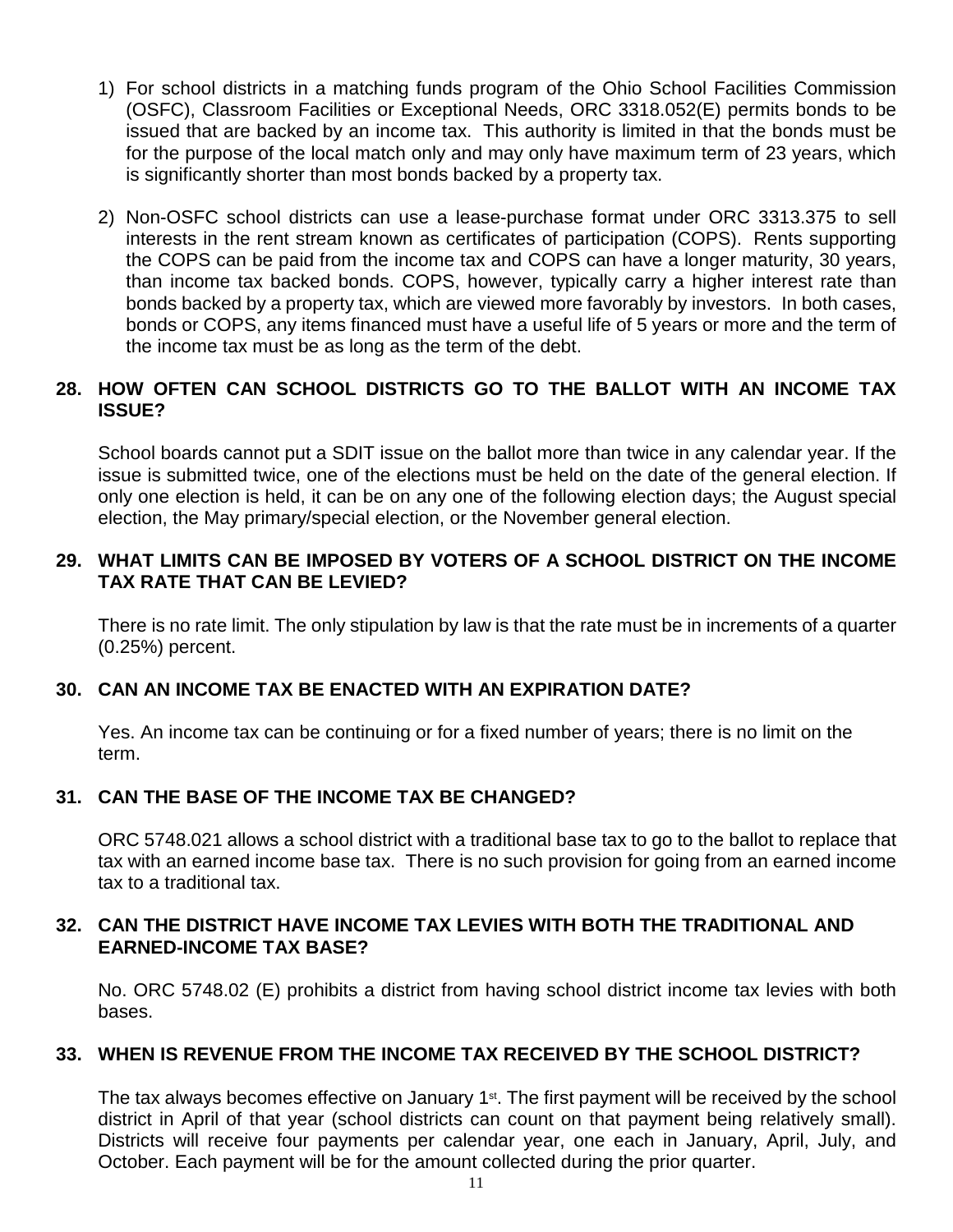It will take approximately one and a half years (six quarters) for districts to receive the full amount of taxes liable from the first year it is levied because of how the tax is collected. Employer withholding comes in throughout the year, but individual annual returns are not due until the following calendar year. To view ODT's time line, please visit our web site: (see [Timeline\)](http://www.tax.ohio.gov/portals/0/tax_analysis/tax_data_series/school_district_data/timeline.pdf).

*NOTE: The first distribution made to a school district will exclude \$1,000 that is used to set up a refund account for future returns filed. Thereafter, the state will return all revenue collected to the school district, less 1.5 percent retained for state administration purposes.*

#### **34. DOES A SCHOOL DISTRICT RECEIVE SDIT REVENUE FROM PIPELINES OR PRODUCING WELLS?**

Businesses do not pay the SDIT; only residents of the district are required to pay SDIT. Any income that a landowner receives for leasing mineral rights would be subject to state and federal income taxes.

# **35. CAN A SCHOOL DISTRICT BORROW AGAINST AN INCOME TAX?**

Yes. The district can borrow up to 50% of the estimated first year's collections prior to receiving its first payment. A district must obtain a certification of the first year's collections from the Ohio Department of Taxation and submit it with a borrowing request to a third party financial institution. The borrowing may occur between the time the income tax is certified by the board of elections as having passed and April 30 of the year the tax takes effect, the date of receipt of the first payment.

# **36. CAN AN INCOME TAX BE REPEALED OR REDUCED?**

Yes, if it was enacted for a period of more than five years it can be repealed. It is subject to repeal by referendum beginning the year after it is enacted. If a repeal attempt fails, a second attempt to repeal cannot be initiated for five years.

At any time, a school board may reduce the rate of an income tax in quarter percent increments without going to the ballot. Notification of a rate change must be sent to the department of taxation at least 45 days prior to the tax year for which the rate reduction takes effect.

# **37. WHAT HAPPENS IF OUR SCHOOL DISTRICT IS CONSOLIDATED?**

H.B. 49, the state budget bill for fiscal years 2018 and 2019, included ORC section 5748.10. As used in this section "school district consolidation" means a consolidation of some or all of the territories of two or more school districts by transfer, merger, joinder or creation pursuant to any such procedures under ORC chapter 3311. The surviving school district is the district into which the territory of another district will be consolidated.

Upon consolidation, SDIT will be levied by the surviving school district pursuant to a resolution adopted by the surviving district's board of education and in effect on or after the effective date. Nothing prohibits a board of education from amending or adopting a SDIT resolution after a school district consolidation.

On or before ninety days prior to the effective date of a consolidation, the school board of the surviving district that levies a SDIT pursuant to a resolution that will be in effect after consolidation shall notify the tax commissioner and include the information stated in ORC 5748.10 (B).